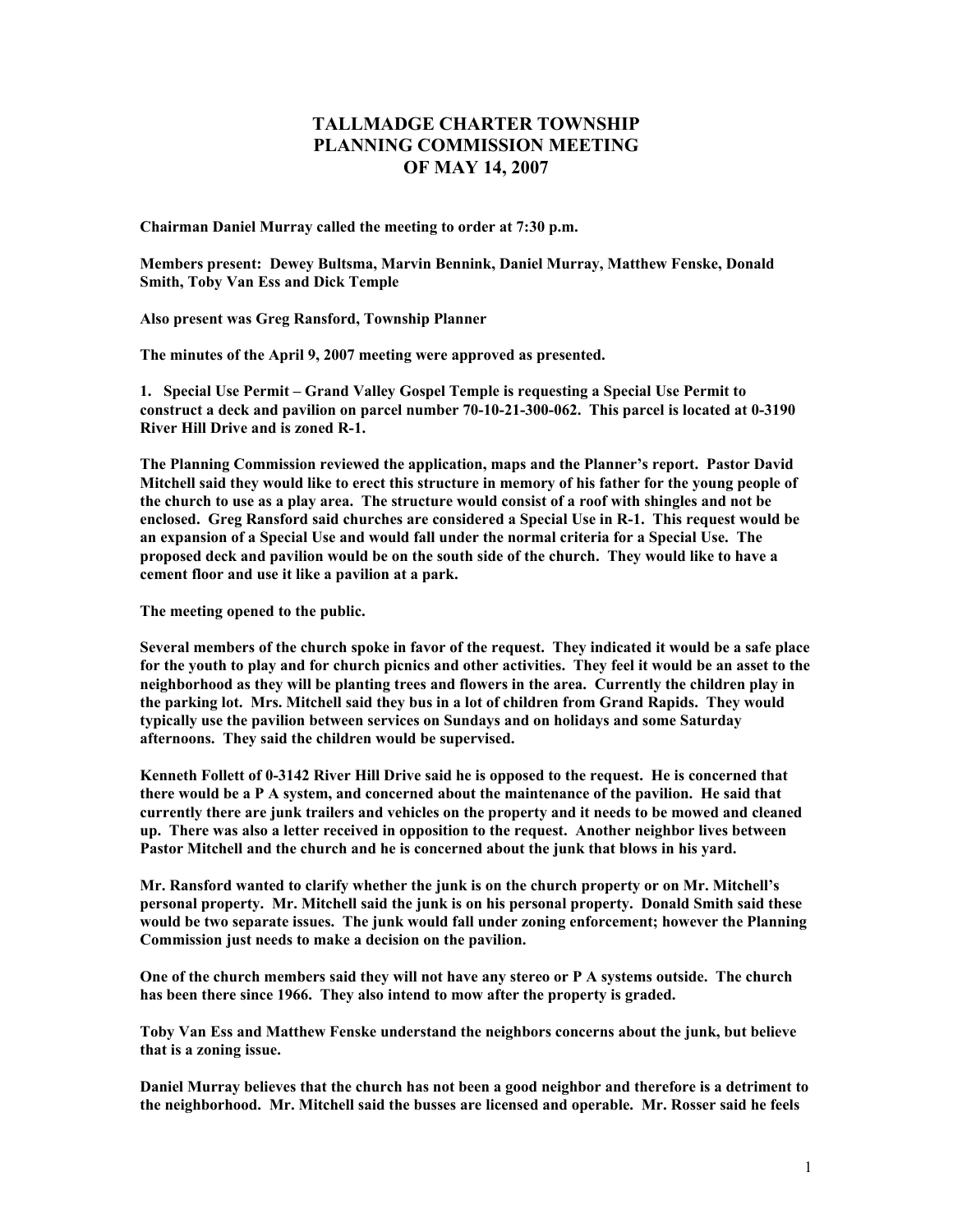**they can come to an understanding with the neighbors and he understands they would like the property to be cleaned up.** 

**Marv Bennink agrees that these are two separate issues and that the church is aware of the problem and will clean it up. Dick Temple would like better plans submitted and also a time frame for completion. He believes the request is for a compliant use, especially considering the church had been there for over four decades.** 

**The meeting closed to the public.** 

**Donald Smith moved, Dick Temple supported, motion CARRIED to APPROVE the request with the following conditions:** 

- **1. Project must be completed by October 1, 2007, including the structure, leveling of the grade and mowing of grass.**
- **2. No P A system or outdoor speakers/sound system.**
- **3. General housekeeping required after every activity.**
- **4. Supervision of noise level.**

**Ayes: Dewey Bultsma, Marvin Bennink, Matthew Fenske, Donald Smith, and Dick Temple. Nays: Daniel Murray and Toby Van Ess.** 

**2. Rezoning Public Hearing – Robert Johnson of 2550 Leonard Street NW is requesting a rezoning for part of parcel number 70-10-16-200-034 from R-1 to Rural Preserve.** 

**The meeting opened to the public.** 

**Mrs. Johnson said they own property adjacent to Hershberger's to the south and they intend to trade Hershberger's for a piece of property to the north of approximately the same size. It was noted that this is in follow-up to the rezoning request from the April 9 Planning Commission meeting. Mr. Hershberger said for aesthetic reasons it would be better to locate an accessory building on the south side of his house. He would then remove the driveway on the north side that he had put in for the original proposed building location.** 

**Shelia Singleton of 12480 24th Avenue lives across the street from the applicant. She feels the proposed accessory building would be for business use. Mr. Ransford said a property owner is allowed to use an accessory building as an accessory to the house. A perceived use cannot be used as an issue for a rezoning request.** 

**John Singleton of 12480 24th Avenue feels that a 2400 square foot accessory building would be a detriment to the neighbors and the value of the neighboring properties.** 

**Mr. Hershberger said he owns an electric service business in which he travels to businesses with his pick-up truck and trailer. The accessory building would be used to store his travel trailer, boats and other vehicles which are currently stored outside. He said he conducts no business at his house.** 

**It was noted that the property could be split and four new houses could be put on the property, each with their own 1200 square foot building, without any rezoning or variances. Also, the property is Master Planned Rural Preserve.** 

Mrs. Smith lives across the street at 12490 24<sup>th</sup> Avenue and she likes to see the woods. Mr. **Hershberger said he means no disrespect, but either side he would build on, someone won't like it. He is allowed by the Zoning Ordinance to erect an accessory building on the side of his house, and the back of his property is low and wet.**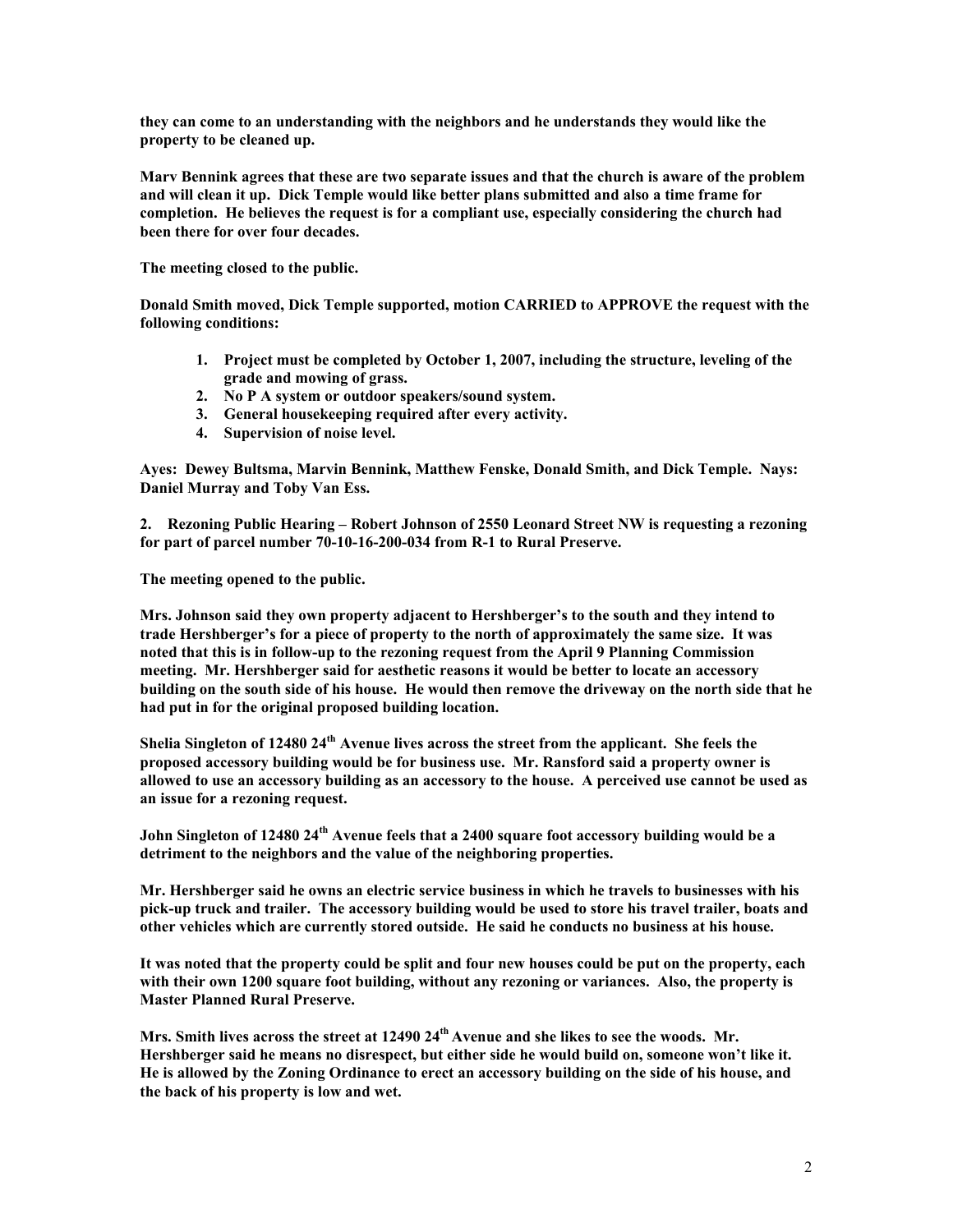**Mr. Ransford said the Planning Commission doesn't have the power to make him relocate the accessory building. Susan Johnston of 12520 24th Avenue is opposed to the request.** 

**The meeting closed to the public.** 

**Dewey Bultsma moved, Toby Van Ess supported, motion CARRIED to POSTPONE the request until the next meeting. Ayes: Dewey Bultsma, Marvin Bennink, Daniel Murray, Matthew Fenske, Donald Smith, Toby Van Ess and Dick Temple. Nays: none.** 

**3. Preliminary PUD Review - Van Ess Property, Inc. is requesting preliminary review of a proposed Planned Unit Development for parcel number 70-10-07-200-029. This parcel is located on the west side of 42nd Avenue between Leonard and Johnson Street and is zoned Rural Preserve.** 

**Mr. Ransford has reviewed this preliminary plan for Lamont Woods Site Condo's. This meeting is for information only. The Township Board will hold a public hearing and then the Planning Commission will hold a public hearing.** 

**Mr. Van Ess said this is a 45 acre parcel, Master Planned R-1, which allows 1 acre sites. He has not**  conducted soil borings yet, since this is still preliminary. Lot 33 would access off 42<sup>nd</sup> Avenue and **the remaining 32 lots are proposed off the interior street. Mr. Van Ess said they could tie into Church Street and they could also tie into 44th Private, but he assumes that those neighbors wouldn't want the through traffic.** 

**Dick Temple said that Lamont was originally platted with 66 foot wide lots, so it is quite dense, therefore this proposed development would be consistent with the original intent.** 

**Donald Smith asked about the deed restrictions. Mr. Van Ess said they are proposing 35 foot front yard setbacks to preserve a green area between the development and the existing neighbors. They will have covenants on sizes and exteriors, and keep as much of the woods and fields as possible.** 

**Some of the neighbors were concerned about traffic. Mr. Van Ess said that the township does not have funds to pave 42nd Avenue. Paving of the street would be property owner driven. He added that the development would have to pay for the hill reduction.** 

**Daniel Murray said that the property is Master Planned R-1. This will go to the Township Board for a public hearing and then come back to the Planning Commission for another public hearing. He assured the residents that the fact Mr. Van Ess is the Township Treasurer and on the Planning Commission will not be a factor in the decision and that Mr. Van Ess cannot vote on the request.** 

**Matthew Fenske moved, Dewey Bultsma supported, motion CARRIED to send this request to the Township Board. Ayes: Dewey Bultsma, Marvin Bennink, Daniel Murray, Matthew Fenske, Donald Smith and Dick Temple. Nays: none.** 

**4. Text Amendment – Michigan Zoning Enabling Act.** 

**The State of Michigan consolidated the City and Village Zoning Act, Township Zoning Act and the County Zoning Act into the Michigan Zoning Enabling Act (MZEA), Act 110 of 2006. The MZEA became effective on July 1, 2006. The MZEA is intended to simplify zoning throughout the State. While there are generally little significant changes, most notably are public notification processes and review criteria used by the Zoning Board of Appeals. Consequently, we are required to amend our Zoning Ordinance accordingly to comply with the MZEA. Therefore the township attorney drafted a proposed amendment addressing the changes necessary to achieve compliance.**